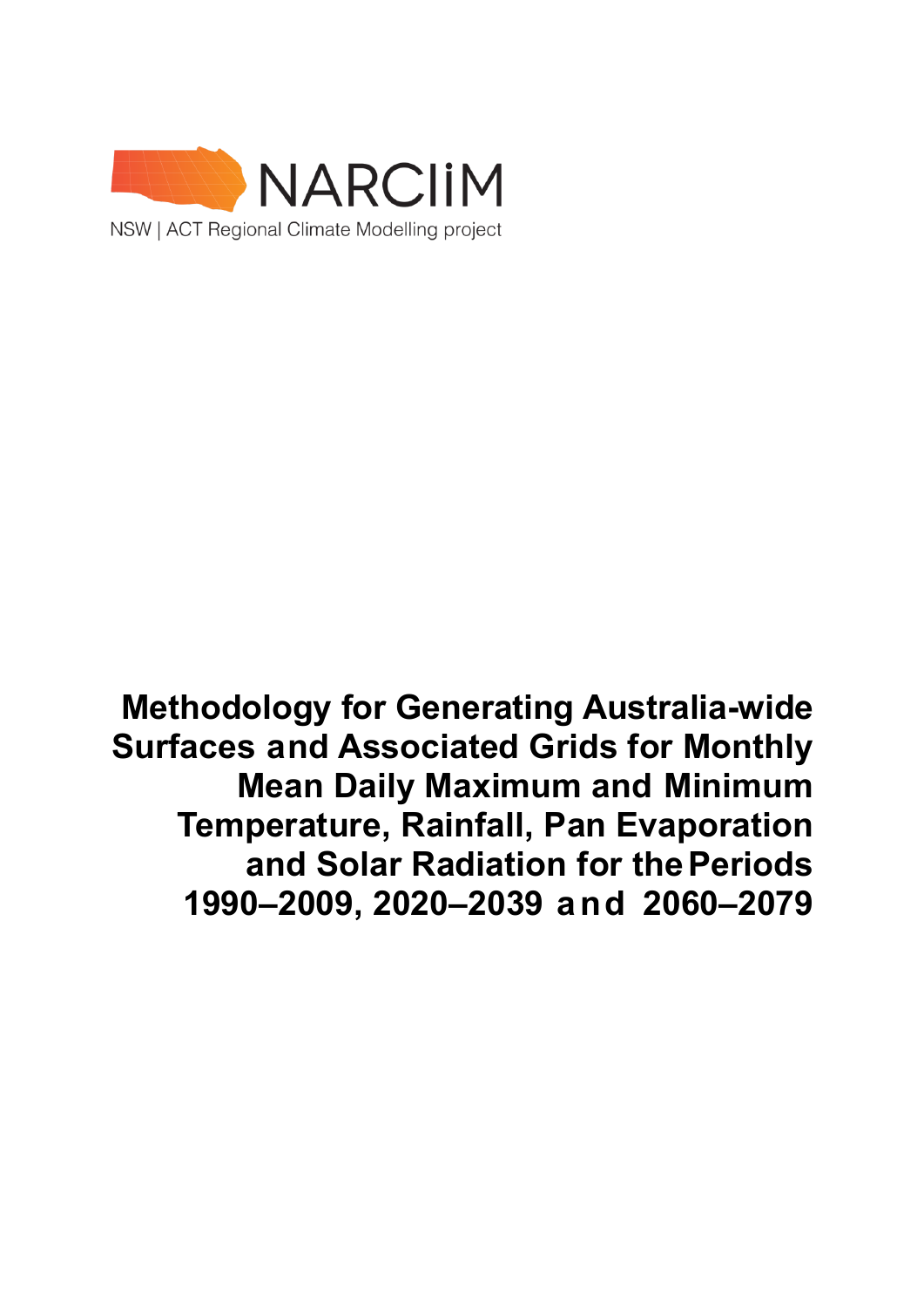#### Citation:

Hutchinson MF, Xu T Methodology for Generating Australia-wide Surfaces and Associated Grids for Monthly Mean Daily Maximum and Minimum Temperature, Rainfall, Pan Evaporation and Solar Radiation for the Periods 1990–2009, 2020–2039 and 2060–2079. NARCliM Report to the NSW Office of Environment and Heritage, 2015.

#### DISCLAIMER

This report was prepared by the Australian National University in good faith exercising all due care and attention, but no representation or warranty, express or implied, is made as to the relevance, accuracy, completeness or fitness for purpose of this document in respect of any particular user's circumstances. Users of this document should satisfy themselves concerning its application to, and where necessary seek expert advice in respect of, their situation. The views expressed within are not necessarily the views of the Office of Environment and Heritage and may not represent OEH policy.

This report was prepared at the request the NSW Office of Environment and Heritage (hereafter "the Client") solely for the purposes of reporting on the generation of ANUClimate data and it is not appropriate for use for other purposes.

The Client and any other party other than the Client who access this report shall only do so for their general information only and this report should not be taken as providing specific advice to those parties on any issue, nor may this report be relied upon in any way by any party other than the Clients. A party other than the Clients accessing this report should exercise its own skill and care with respect to use of this report, and obtain independent advice on any specific issues concerning it.

© Copyright State of NSW and the Office of Environment and Heritage

Report pollution and environmental incidents Environment Line: 131 555 (NSW only) or [info@environment.nsw.gov.au](mailto:info@environment.nsw.gov.au) See also [www.environment.nsw.gov.au](http://www.environment.nsw.gov.au/)

Printed on environmentally sustainable paper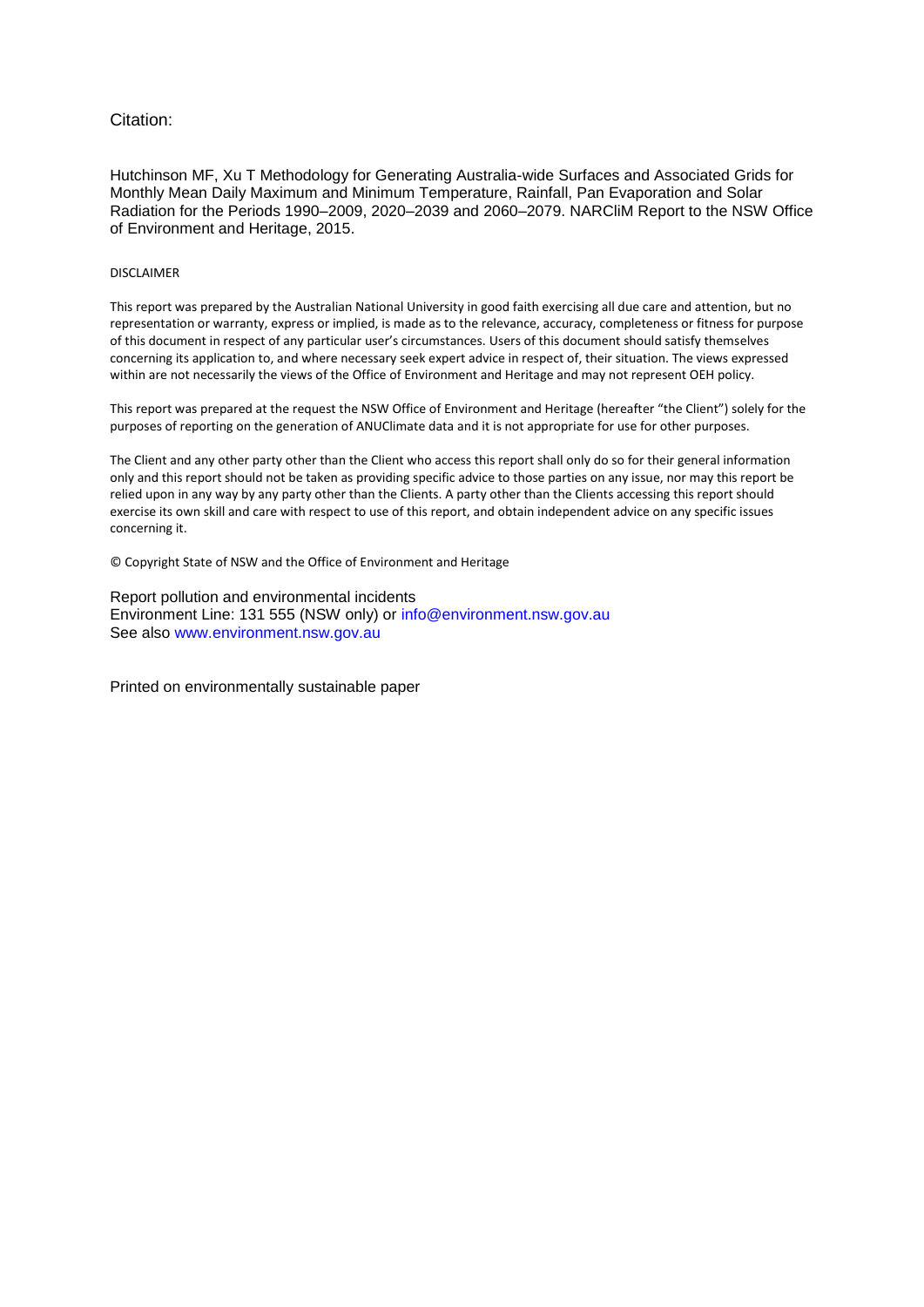# **Contents**

| $\mathbf{1}$ . | Introduction                                                                               |   |
|----------------|--------------------------------------------------------------------------------------------|---|
| 2.             | Standardisation of monthly mean climate data                                               | 2 |
| 3.             | Fitting elevation dependent climate surfaces                                               | 3 |
| 4.             | Calculation of gridded monthly mean climatologies for the baseline 1990–2009<br>period     | 4 |
| 5.             | Calculation of projected gridded monthly mean climatologies for 2020–2039 and<br>2060-2079 | 5 |
| 6.             | References                                                                                 | 8 |

# List of figures

| Figure 1: | Main data flows through the MTHCLIM module of the ANUCLIM package                                                                                              | 5 |
|-----------|----------------------------------------------------------------------------------------------------------------------------------------------------------------|---|
| Figure 2: | Change grid and projected future grid of mean July daily minimum<br>temperature for 2060-2079 using NARCIIM output for ECHAM5 and the<br>R <sub>2</sub> RCM    | 7 |
| Figure 3: | Change grid and projected future grid of mean January daily maximum<br>temperature for 2060-2079 using NARCIIM output for ECHAM5 and the<br>R <sub>2</sub> RCM | 7 |
| Figure 4: | Change grid and projected future grid of mean March rainfall for 2060-2079<br>using NARCliM output for ECHAM5 and the R2 RCM                                   | 7 |

# List of tables

| Table 1: | Summary of regression estimation of standard period (1990–2009) monthly          |                |  |
|----------|----------------------------------------------------------------------------------|----------------|--|
|          | means from serially incomplete monthly Bureau of Meteorology data                |                |  |
| Table 2: | Summary of thin plate smoothing spline fitting results for all climate variables | $\overline{4}$ |  |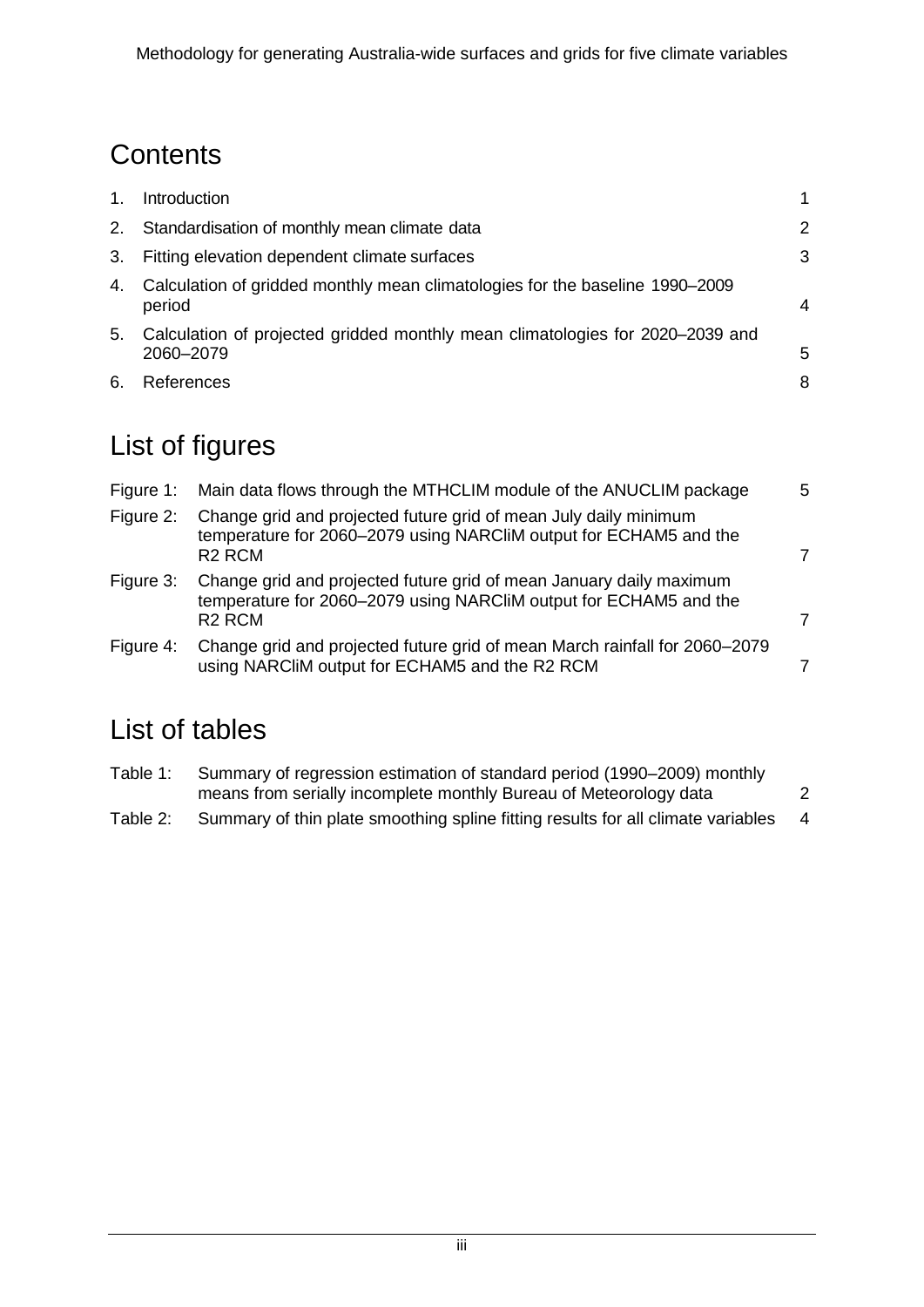# <span id="page-3-0"></span>1. Introduction

This report describes the methodology used to develop Australia-wide, fine scale, elevation dependent, monthly mean climate surfaces for the period 1990–2009. These surfaces are generated for five standard climate variables: daily minimum temperature, daily maximum temperature, rainfall, pan evaporation and solar radiation. These surfaces support the projection of fine scale gridded climatologies for these variables for the periods 2020– 2039 and 2060–2079 using monthly mean change grids generated by the NSW and ACT Regional Climate Modelling (NARCliM) project.

The four main steps in developing these climatologies are:

- 1. Standardisation of Bureau of Meteorology monthly mean climate data to the 1990–2009 period for the widest possible data network. The standardised means were calculated using robust regression procedures that have been used to calculate monthly mean climatologies underpinning [ANUClimate](http://www.emast.org.au/) Version 1.0 (Hutchinson et al. 2015). ANUClimate consists of gridded daily and monthly climate data distributed under [eMAST](http://www.emast.org.au/) (Ecosystem Modelling and Scaling Infrastructure), a facility of the TERN (Terrestrial Ecosystem Research Network).
- 2. Fitting elevation dependent climate surfaces to these standardised monthly mean data using the [ANUSPLIN](http://fennerschool.anu.edu.au/files/anusplin44.pdf) thin plate smoothing spline package (Hutchinson & Xu 2013).
- 3. Calculating fine scale gridded monthly mean climatologies for the baseline 1990–2009 period by applying the [ANUCLIM](http://fennerschool.anu.edu.au/files/anuclim61.pdf) package (Xu & Hutchinson 2011) to the elevation dependent climate surfaces using regular grid digital elevation models at nine second and 0.01 degree spatial resolution.
- 4. Calculating fine scale projected gridded monthly mean climatologies for the periods 2020–2039 and 2060–2079 by applying the ANUCLIM package to the elevation dependent surfaces and the monthly mean change grids at 0.1 degree spatial resolution, as generated by the NARCliM project. These coarser resolution change grids have been developed for an ensemble of 12 CMIP3 GCM-RCM climate simulations based on the IPCC SRES A2 emissions scenario. ANUCLIM employs the 'delta' change factor downscaling method, as described by CSIRO and Bureau of Meteorology (2015), to convert the 1990–2009 climatologies to the projected fine scale future climatologies.

These steps are described in the following sections. The report includes a justification for the change factor downscaling method.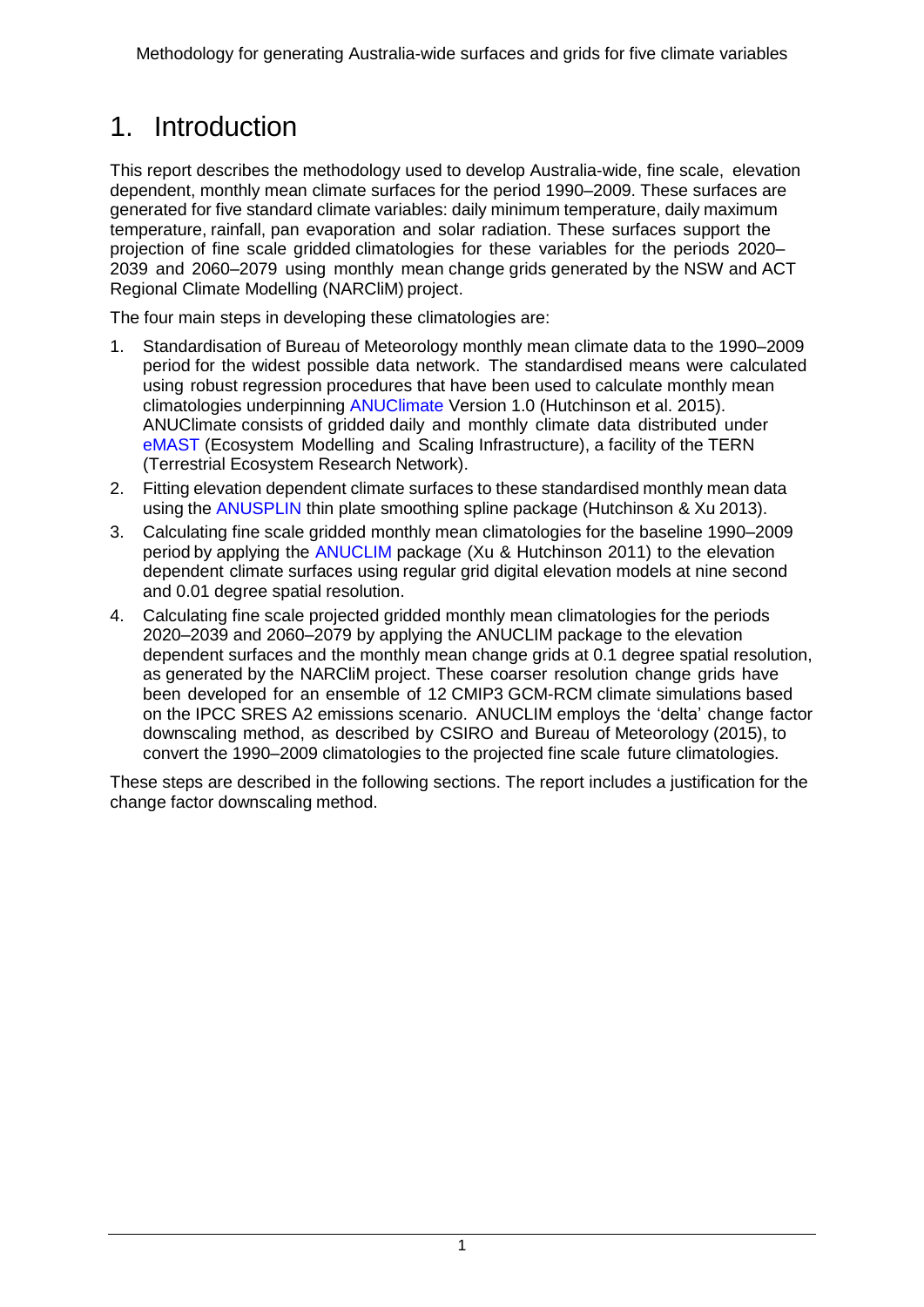## <span id="page-4-0"></span>2. Standardisation of monthly mean climate data

The Bureau of Meteorology point observation network contains varying numbers of stations recording the different standard weather variables over the last century. The rainfall data network is the most extensive with around 19,000 stations, while there are around 1800 temperature stations, 575 pan evaporation stations and just 64 solar radiation stations. For the current application, monthly data means are required for the 20 years from 1990 to 2009. As shown in Table 1, the numbers of stations with at least 15 years of record between 1990 and 2009 is considerably smaller than the total network numbers. However, monthly climate values for neighbouring stations are highly correlated, particularly for temperature data. An automated process has been developed (Hutchinson et al. in prep. b) to estimate standard period means from serially incomplete data. The process follows the scheme outlined by Hutchinson (1995) and Hopkinson et al. (2012) by estimating missing monthly values by regressing short-term station data with corresponding data for neighbouring long-term stations. For each short-term station the long-term regressor that gives rise to the least standard error estimate of the standard 20-year mean is chosen. This error estimate takes account of both errors in the regression and any remaining missing values in the calculation of the standard period mean. Thus, depending on the final standard error estimate, a station that estimated more missing values could be chosen in preference to a more highly correlated station that estimated fewer missing values.

The process described by Hutchinson (1995) has been made robust by applying the regressions by season, to increase the number of data points supporting each regression, and by applying reasonable thresholds on correlation coefficients and final standard error estimates. Estimated standard period means exceeding these thresholds were rejected. Moreover, regression estimates were rejected when the total number of observed and estimated monthly values used to calculate the standard period monthly mean was fewer than 15 years. These conditions removed relatively small numbers of stations with poor quality data for each climate variable. In the case of precipitation, the process has been further modified by applying the linear regressions to the square roots of the monthly rainfall values, in recognition of the strongly skewed nature of temporal distribution of monthly rainfall. These regression processes have been used, with minor modifications, to estimate the 30-year standard period means supporting ANUClimate (Hutchinson et al. 2015).

| <b>Climate</b><br>variable | Average number<br>of stations with<br>at least 15 years<br>of record for<br>1990-2009 | Average number<br>of stations with<br>monthly mean<br>estimates for<br>1990-2009 | Average number<br>of observed and<br>estimated values<br>for each standard<br>period estimate | Average standard<br>error of the<br>estimated<br>standard period<br>means |
|----------------------------|---------------------------------------------------------------------------------------|----------------------------------------------------------------------------------|-----------------------------------------------------------------------------------------------|---------------------------------------------------------------------------|
| Minimum<br>temperature     | 452                                                                                   | 1.535                                                                            | 19                                                                                            | $0.16^{\circ}$ C                                                          |
| Maximum<br>temperature     | 450                                                                                   | 1.545                                                                            | 19                                                                                            | $0.14$ °C                                                                 |
| Pan<br>evaporation         | 184                                                                                   | 443                                                                              | 19                                                                                            | 2.5%                                                                      |
| Rainfall                   | 4.830                                                                                 | 11.627                                                                           | 19                                                                                            | 6.2%                                                                      |

<span id="page-4-1"></span>**Table 1: Summary of regression estimation of standard period (1990–2009) monthly means from serially incomplete monthly Bureau of Meteorology data**

Notes: Averages in the columns are taken over the 12 calendar months. Percentage errors are defined as a percentage of the network means.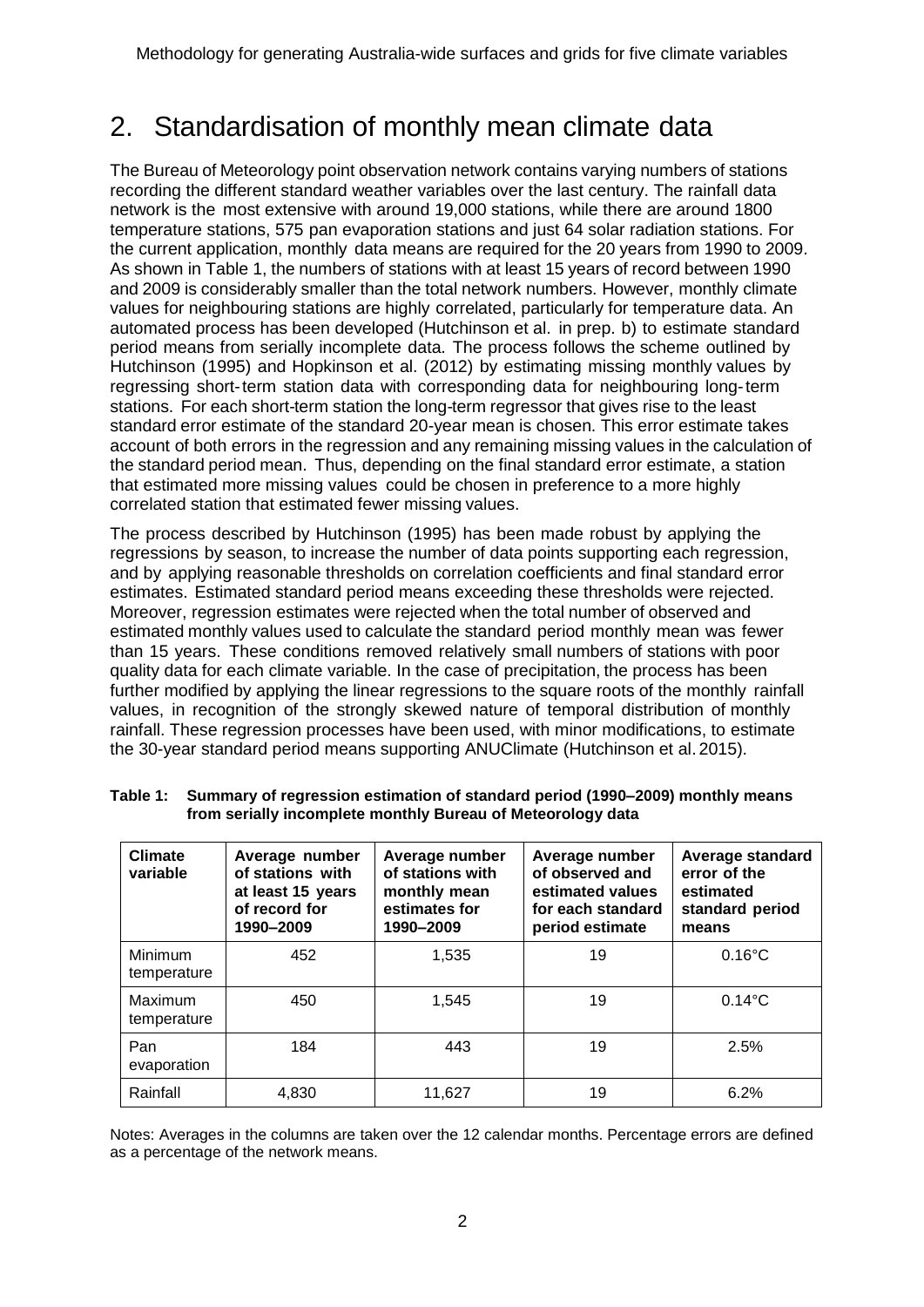The summary results of the regression process for daily minimum and maximum temperature, pan evaporation and rainfall are shown in Table 1. The regression process has increased the numbers of stations with standard period mean estimates by a factor of around three for the temperature means, and by more than a factor of two for the pan evaporation and rainfall means. The estimated 20-year standard period means were supported on average by a total of 19 (out of a maximum possible 20) observed and estimated monthly values. The accuracy of the regression process is indicated by the small average standard error estimates. The expanded monthly mean network also significantly improved the predictive errors of the interpolated surfaces described in the next section.

A different process was used to estimate standard period means for solar radiation in view of the much smaller solar radiation network. Estimates of monthly solar radiation have been obtained by a spatial interpolation process that incorporates both the strong astronomical controls on solar radiation and its dependence on rainfall occurrence at the monthly time step. This method has been developed by Hutchinson et al. (in prep. a) to support ANUClimate and is a significant improvement on the method developed by Hutchinson et al. (1984) that incorporated a dependence on monthly mean rainfall. The new method estimates individual monthly solar radiation values with a standard error of around 5% and monthly mean values for the 1990–2009 period with a standard error of around 3%.

### <span id="page-5-0"></span>3. Fitting elevation dependent climate surfaces

Elevation dependent thin plate smoothing spline surfaces were fitted to the standardised monthly mean data using the ANUSPLIN package (Hutchinson & Xu 2013). This package has underpinned continent-wide interpolation of climate variables for Australia and other continents since the early 1990s (Hutchinson 1991; New et al. 2002; Hijmans et al. 2005; Hutchinson et al. 2009; McKenney et al. 2011). For the temperature, evaporation and rainfall data the elevation dependence was fitted directly using trivariate spline functions of longitude, latitude and appropriately scaled elevation. Elevation was scaled to be 100 times larger than the horizontal variables, in keeping with the relative horizontal and vertical distance scales of atmospheric dynamics (Daley 1991; Hutchinson 1995). The spline surfaces were fitted to the square roots of the precipitation means, again in keeping with the skewed temporal distribution of rainfall (Hutchinson et al. 2009).

In the case of solar radiation, the elevation dependence was indirect, with the solar radiation means being first estimated for the full Bureau of Meteorology network (19,000 stations) from trivariate spline functions of longitude, latitude and monthly raindays, as indicated above. The rainday surfaces, with mild elevation dependence, have been generated for ANUClimate (Hutchinson et al. 2015). Spline surfaces were then fitted to this extensive network of monthly solar radiation means as bivariate functions of longitude and latitude. The Bureau of Meteorology network is sufficiently dense to represent the broadscale nature of monthly mean solar radiation in bivariate terms. The fitted bivariate solar radiation surfaces were also directly suitable for use by the ANUCLIM package.

The summary of the surface fitting for all five climate variables is given in Table 2. In each case approximate thin plate splines, as defined by appropriately chosen knots (Hutchinson & Xu 2013; Hutchinson et al. 2009), were fitted to each monthly mean data set. The use of knots that equi-sample the area covered by the data ensures robust behaviour of the fitted splines and also provides significant computational savings. It should be noted that this does not imply that any data points were omitted from the analyses. All data points were used to fit the approximate splines. In the case of temperature and solar radiation data, the numbers of knots were set to fixed values that were sufficient to identify the spatial complexity of the data. In the case of pan evaporation all data points were chosen as knots. In the case of rainfall, with many data points and very high spatial complexity, an iterative process was used to efficiently choose knots. This was done, as recommended by Hutchinson and Xu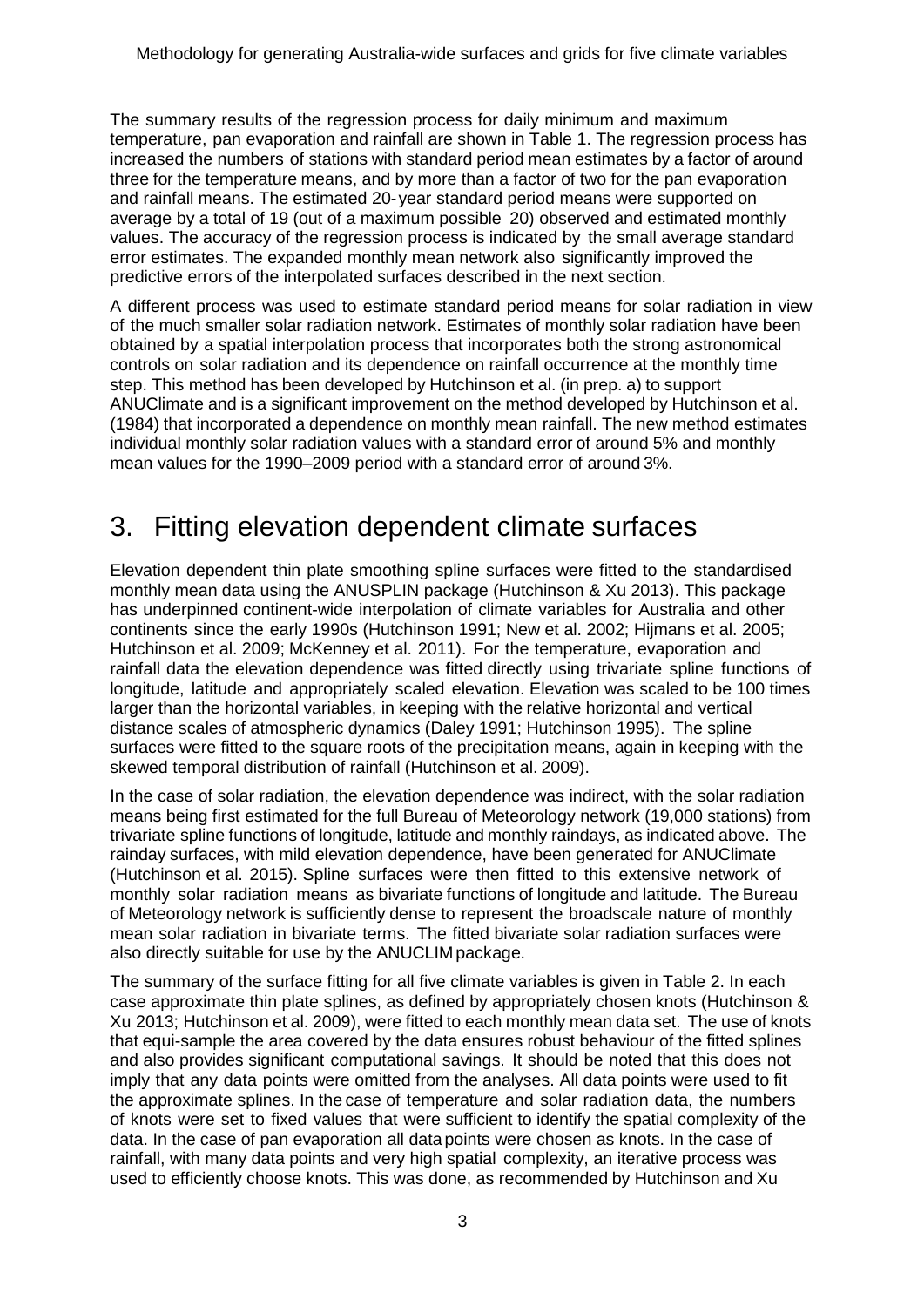(2013), by first fitting surfaces using an initial 3500 equi-area sampled knot set and then twice adding 1% (35) knots chosen from the largest residuals of the initial and succeeding fitted surfaces. This gave rise to up to 3570 possible knots for the final fitted monthly mean rainfall surfaces, with the actual knot numbers reduced by missing data values. In each case the number of knots was well in excess of the signals of the fitted splines (Hutchinson & Xu 2013), indicating that the numbers of knots were sufficient to describe the spatial complexity in the data. Quality assurance led to removal of a small number (no more than 10) of questionable temperature and evaporation data means, as identified by significantly large residuals from initial fitted surfaces. No data points with large residuals were omitted from the solar radiation and rainfall surfaces since this made little difference to the fitted surfaces.

| <b>Climate</b><br>variable | Average number<br>of monthly mean<br>data points | Average number<br>of knots | Average signals<br>of the fitted<br>splines | Approximate<br>average<br>standard<br>predictive error |
|----------------------------|--------------------------------------------------|----------------------------|---------------------------------------------|--------------------------------------------------------|
| Minimum<br>temperature     | 1,525                                            | 1,000                      | 599                                         | $1.0$ <sup>o</sup> C                                   |
| Maximum<br>temperature     | 1,539                                            | 1,000                      | 647                                         | $0.6^{\circ}$ C                                        |
| Pan evaporation            | 438                                              | 435                        | 143                                         | 15%                                                    |
| Rainfall                   | 11,627                                           | 3,543                      | 2.700                                       | 15%                                                    |
| Solar radiation            | 19,088                                           | 1,000                      | 779                                         | 3%                                                     |

<span id="page-6-1"></span>**Table 2: Summary of thin plate smoothing spline fitting results for all climate variables**

Notes: Averages in each column are taken over the 12 calendar months. Percentage errors are defined as a percentage of the network means.

Approximate average standard predictive errors for minimum and maximum temperature, pan evaporation and rainfall were obtained from the ordinary cross validation of the fitted spline surfaces over all data points reduced by the square of the estimated data errors given in Table 1. The average standard predictive error for solar radiation was simply taken from the estimated standard errors of the 19,000 monthly mean data points. The relatively small standard predictive error for the daily maximum temperature surfaces reflects the strong direct control of elevation on this climate variable. Minimum temperature is subject to more complex local conditions such as local temperature inversions. The moderate percentage errors for the pan evaporation surfaces reflect the complexity of local conditions and the modest data network. The moderate percentage errors for rainfall reflect the high spatial variability of rainfall, despite the substantially larger data network. The relatively small errors for solar radiation reflect the broadscale nature of this variable.

## <span id="page-6-0"></span>4. Calculation of gridded monthly mean climatologies for the baseline 1990–2009 period

Gridded monthly mean climatologies for the baseline 1990–2009 period were obtained by grid-based interrogation of the monthly mean spline surfaces described above using the MTHCLIM module of the ANUCLIM package (Xu & Hutchinson 2011). The data flows for the MTHCLIM package are shown in Figure 1. For the 1990–2009 climatologies the climate change grids were not required. MTHCLIM accepts standard elevation dependent monthly mean spline surfaces as produced by ANUSPLIN. It can interrogate these surfaces in point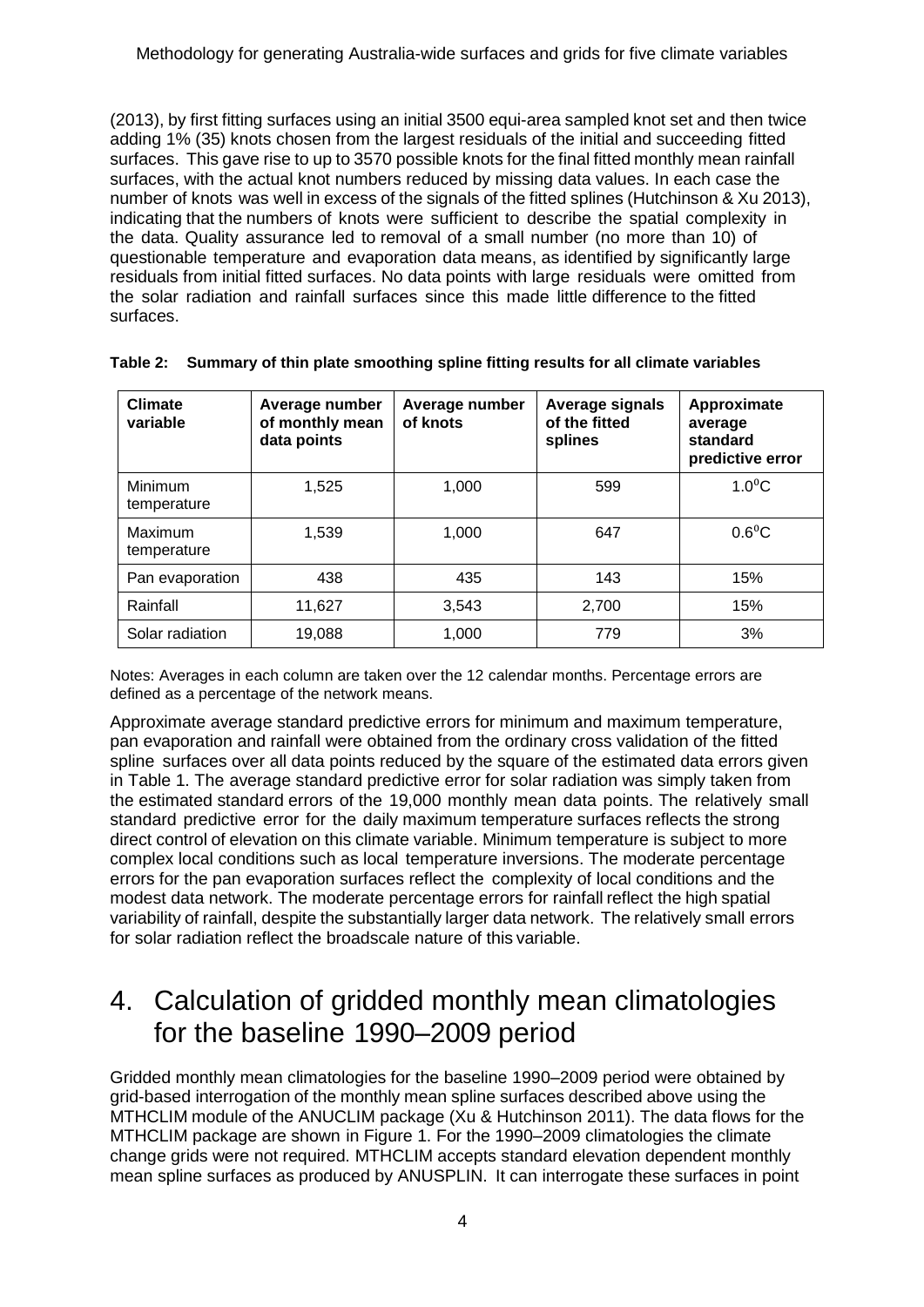and grid mode. In grid mode, the required elevations are supplied as regular grid digital elevation models (DEMs). For the current project two continent-wide DEMs were supplied – the nine second resolution (approx. 250 m) DEM as distributed by Geoscience Australia (Hutchinson et al. 2008) and a 0.01 degree resolution (approx. 1 km) DEM obtained from the nine second DEM by calculating block averages of the 4x4 nine second cells covering each 0.01 degree grid cell.

The nine second interrogation was performed by the Fenner School and training in ANUCLIM was provided by Tingbao Xu so that NSW OEH could perform the 0.01 degree climate interrogations. This required one run of MTHCLIM for each climate variable to produce the required 12-monthly mean grids.



<span id="page-7-1"></span>**Figure 1: Main data flows through the MTHCLIM module of the ANUCLIM package**

### <span id="page-7-0"></span>5. Calculation of projected gridded monthly mean climatologies for 2020–2039 and 2060–2079

The climatologies for 2020–2039 and 2060–2079 were also calculated by the MTHCLIM module of the ANUCLIM package, using the monthly mean spline surfaces for 1990–2009, nine second and 0.01 degree DEMs and an ensemble of 12 climate simulations at 0.1 degree resolution provided by the NARCliM project for an area covering NSW and Victoria, with approximate longitude limits of 135.7° to 153.7° and approximate latitude limits of  $-39.5$ ° to  $-$ 23.6°. [NARCliM](http://www.climatechange.environment.nsw.gov.au/Climate-projections-for-NSW/About-NARCliM/NARCliM-model-selection) is an ensemble of 12 RCM (regional climate model) simulations based on the outputs of four GCMs and three configurations of the WRF RCM. The four GCMs used were CCCMA3.1, CSIRO MK3.0, ECHAM5 and MIROC3.2, as provided for CMIP3, using the IPCC SRES A2 emissions scenario. The three RCMs have different physics parameterisation settings reflecting different combinations of schemes for planetary boundary layer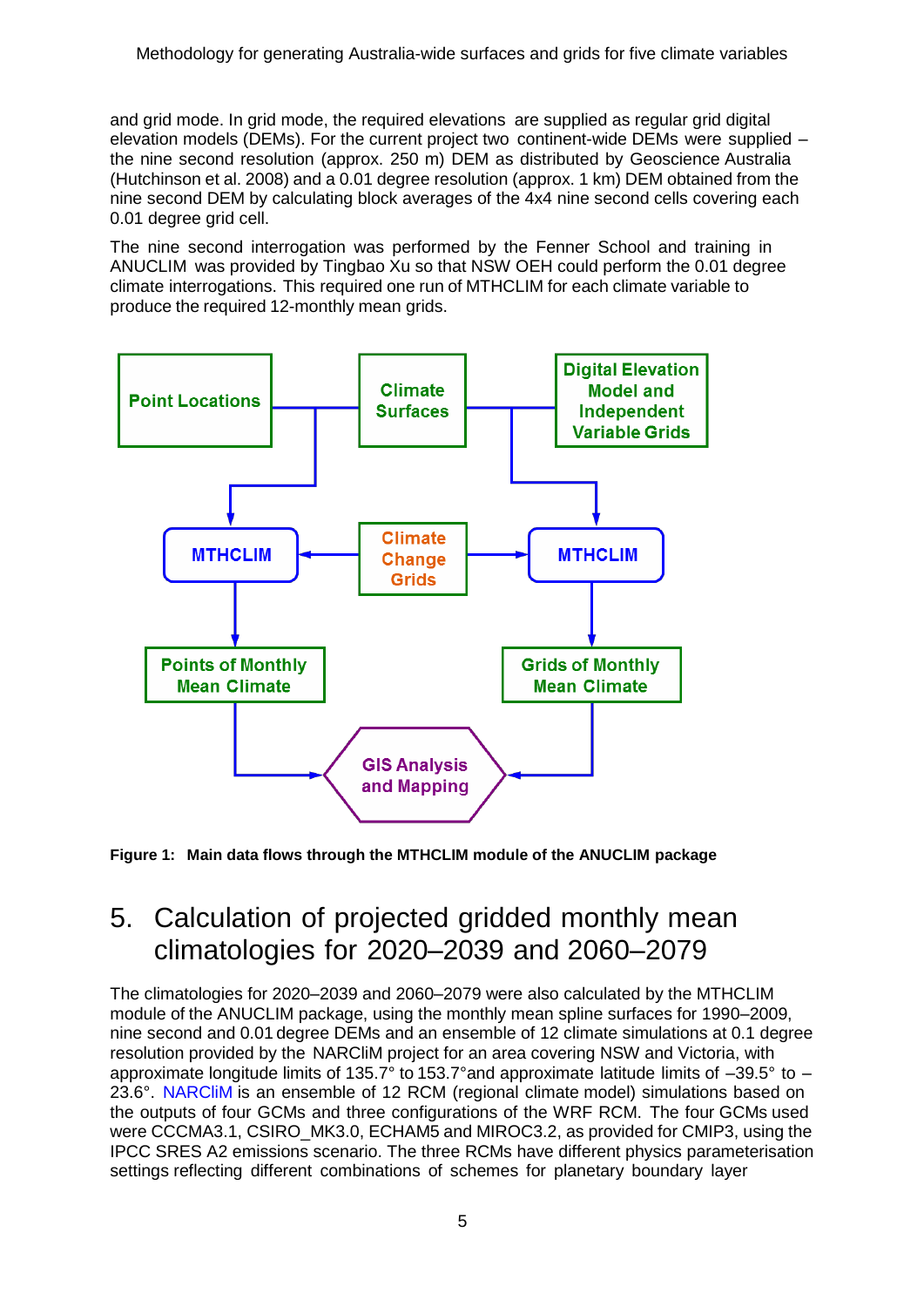physics, surface layer physics, cumulus physics, microphysics and shortwave and longwave radiation physics. The three RCMs are known as R1, R2 and R3. The nine second and 0.01 degree DEMs were trimmed to the above approximate longitude and latitude limits.

ANUCLIM employs the 'delta' change factor downscaling method, as described by CSIRO and Bureau of Meteorology (2015), to convert the baseline 1990–2009 climatologies to the projected fine scale future climatologies. This involves interpolating the 0.1 degree change grids to the destination nine second or 0.01 degree grid spacing using biquadratic splines. This is carried out automatically within ANUCLIM. The spatially refined change grids are then applied to the baseline grids. The change grids are applied additively to the current temperature grids and multiplicatively to the current naturally non-negative climate variables pan evaporation, rainfall and solar radiation. Thus temperature change grids need to be supplied in degrees centigrade and the multiplicative change grids need to be supplied as percentage changes (Xu & Hutchinson 2011).

As discussed in Chapter 9 of CSIRO and Bureau of Meteorology (2015), the delta change or perturbation method is one of a number of approaches to downscaling. It is well suited to the purpose of downscaling monthly mean climatologies since it involves minimal assumptions about the relationship between broad and fine scale climatologies. It is simple to implement and has been found suitable for many applications. It also facilitates assessments of outputs from many GCMs. Its basic assumption is that the relative changes in monthly mean variables from 1990–2009 to future periods are strongly spatially coherent. This implies that the relative changes can be calculated from relatively coarse 0.1 degree grids and applied with confidence to finer scale monthly mean climatologies. It also removes the need for applying bias corrections to current and future GCM grids. It makes the reasonable assumption that such bias corrections would be largely cancelled out in the calculation of the change grids. The behaviour around complex topography of the projected future grids is then dependent on the behaviour around complex topography of the current 1990–2009 grids. The performance of thin plate smoothing splines in respecting this behaviour for monthly mean climatologies is well accepted in the scientific literature (Hutchinson 1995; Price et al. 2000; Haylock et al. 2008; Hopkinson et al. 2012). It is therefore reasonable to expect the behaviour around complex topography of the future projected grids also to be reasonable.

An indication of the spatial coherence of the temperature and rainfall change grids is provided by the plots in Figures 2, 3 and 4. These figures show particular change grids and associated projected monthly mean grids for daily minimum temperature, daily maximum temperature and rainfall for 2060–2079 using the ECHAM5 and the R2 RCM. In each case the change grids display a strong degree of spatial coherence that is well sampled at 0.1 degree resolution. This is in marked contrast to the projected future grids that show strong dependence on underlying topography.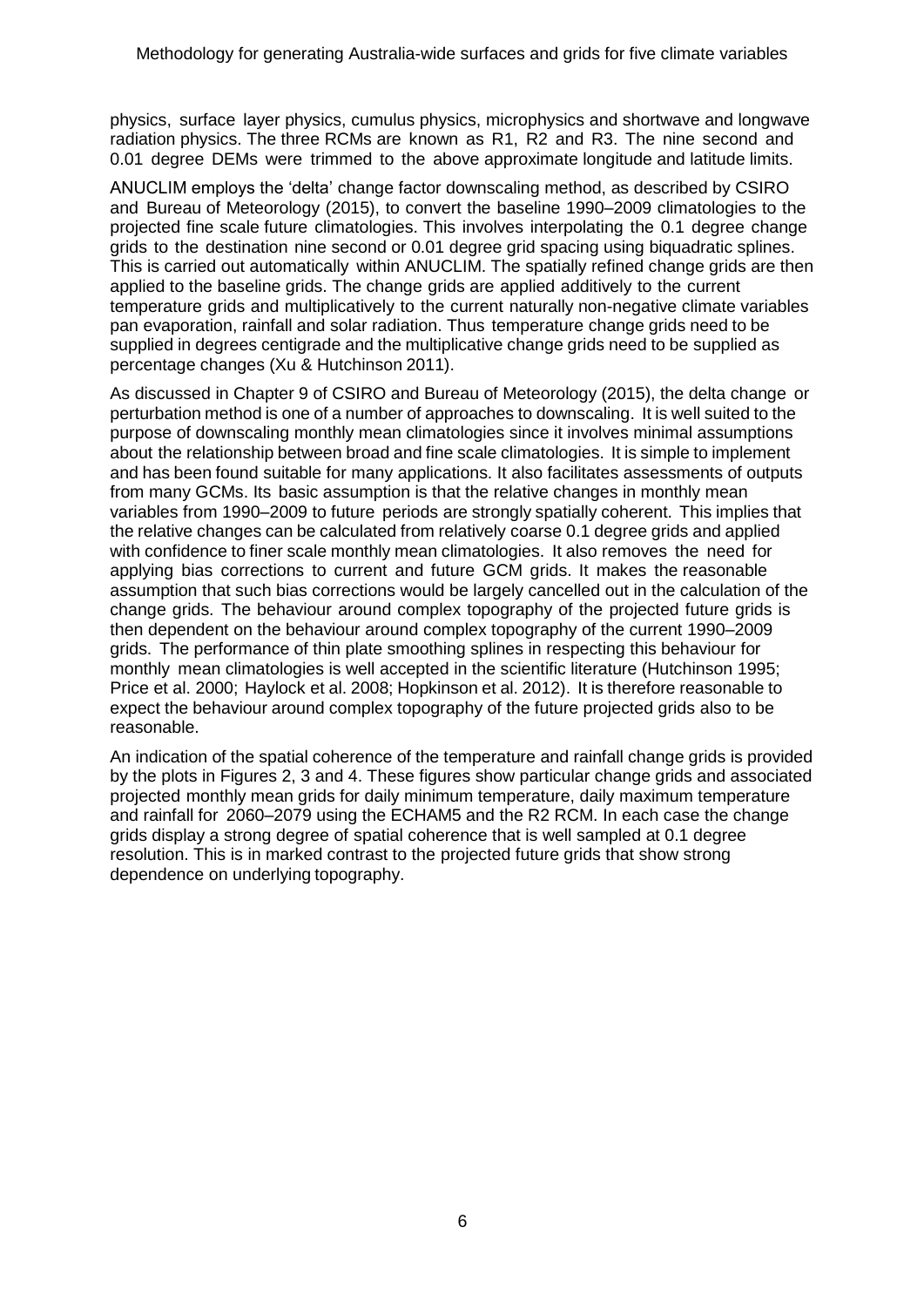



July min temp 2060-2079

<span id="page-9-0"></span>



January max temp change grid

January max temp 2060-2079

<span id="page-9-1"></span>**Figure 3: Change grid and projected future grid of mean January daily maximum temperature for 2060–2079 using NARCliM output for ECHAM5 and the R2 RCM**



March rainfall change grid

March rainfall 2060-2079

<span id="page-9-2"></span>**Figure 4: Change grid and projected future grid of mean March rainfall for 2060–2079 using NARCliM output for ECHAM5 and the R2 RCM**